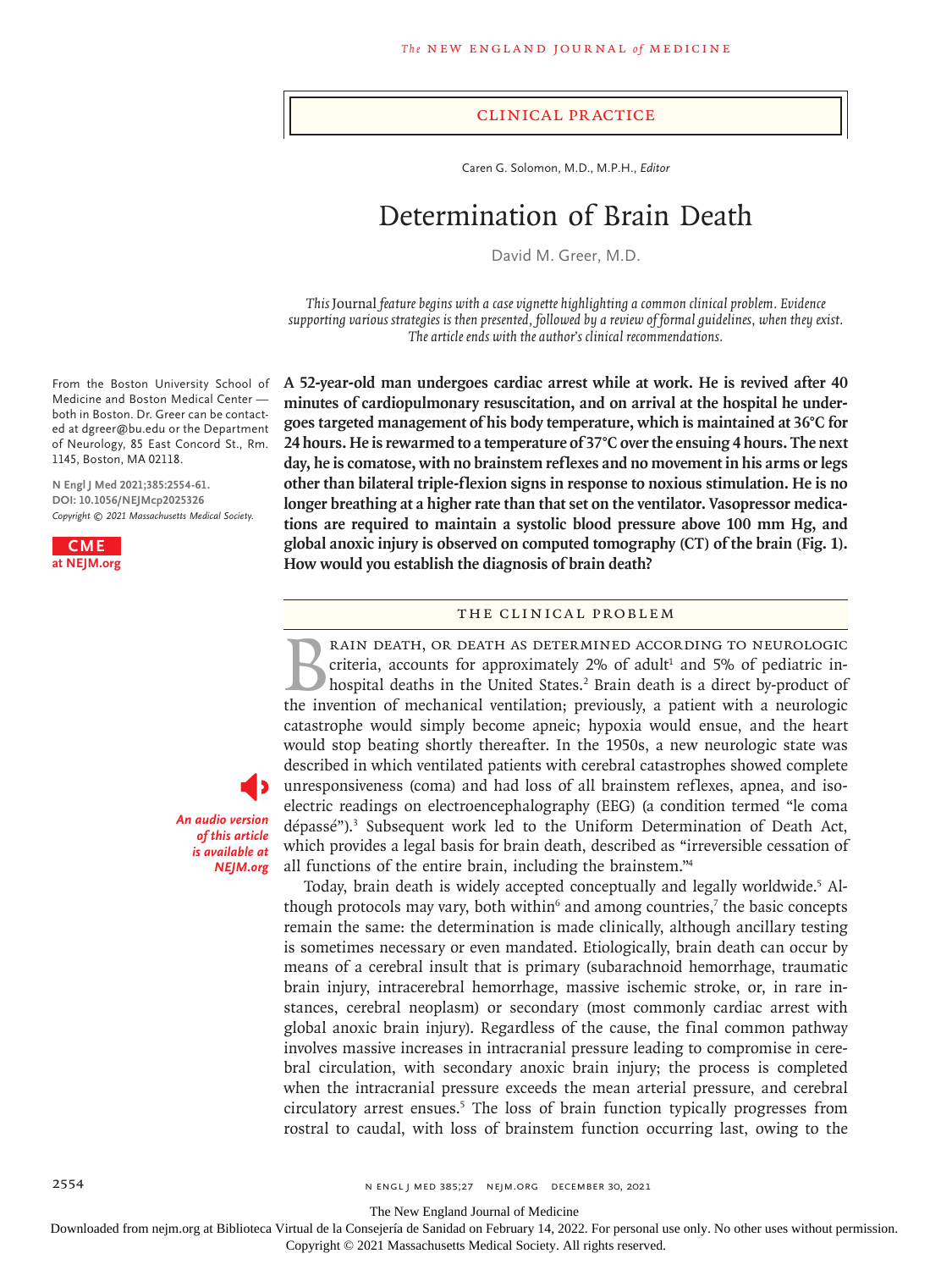#### **Key Clinical Points**

#### **Determination of Brain Death**

- Brain death, or death as determined by neurologic criteria, accounts for approximately 2% of adult and 5% of pediatric in-hospital deaths in the United States each year.
- Determination of brain death is typically made clinically and requires demonstration of the permanent loss of function throughout the brain, including the brainstem, in the absence of factors that may confound the assessment, such as temperature or blood-pressure dysregulation, electrolyte or acid– base disturbances, or toxins or medications.
- If confounding factors cannot be eliminated, or if the examination cannot be safely or fully performed, ancillary testing is performed (typically in the form of cerebral blood-flow studies that evaluate for the complete loss of cerebral circulation).
- The use of therapeutic hypothermia or extracorporeal membrane oxygenation complicates but does not preclude the determination of brain death.
- The determination requires meticulous attention to technique, with careful avoidance of potential pitfalls that may lead to misdiagnosis.



The loss of differentiation between gray matter and white matter, the obliteration of the basal cisterns, and the presence of global cerebral edema with diffuse effacement of the sulci and lateral ventricles are consistent with severe diffuse anoxic injury. Panel A shows the level of the basal ganglia, and Panel B a higher level in the lateral ventricles. The images were obtained from the same patient.

relative resilience of the brainstem to anoxic in-catastrophe and confirm that it is compatible jury. Within the brainstem, the medulla is the last with brain death and must ensure the absolute to cease functioning, as reflected in the loss of irreversibility of the condition. Establishing irrespiratory drive. Careful clinical assessment is reversibility usually entails a waiting period, the necessary to ensure that the determination of duration of which depends on the cause of the brain death is accurate and to maintain trust and catastrophe. In cases of global anoxic brain inopen communication with a patient's loved ones. jury after cardiac arrest, a minimum waiting

Before testing is considered, the clinician must period of at least 24 hours is standard, although

know the underlying cause of the neurologic its necessity has not been systematically studied.

n engl j med 385;27 nejm.org December 30, 2021 2555

The New England Journal of Medicine

Downloaded from nejm.org at Biblioteca Virtual de la Consejería de Sanidad on February 14, 2022. For personal use only. No other uses without permission.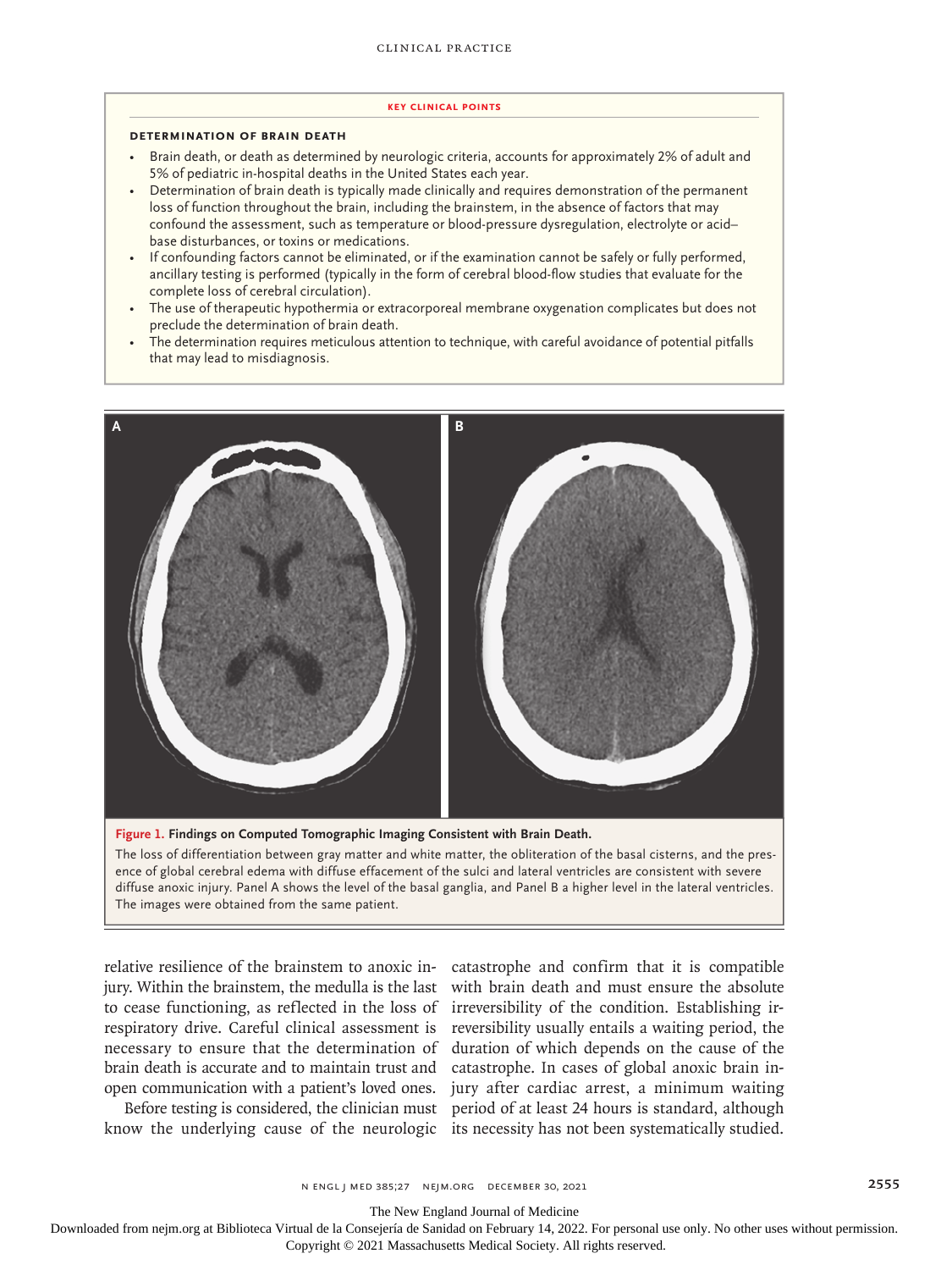

In children, a minimum of two separate clinical examinations is required to make a determination of brain death,<sup>8,9</sup> with the most recent U.S. guidelines recommending an intervening period between the two examinations of 24 hours for neonates (37 weeks of gestation up to 30 days of age) and 12 hours for infants and children (31 days of age up to 18 years of age)<sup>9</sup>. However, data are lacking to support these recommendations, and the waiting period between two examinations is most likely unnecessary as long as an adequate waiting period precedes any clinical determination.

tions, $10,11$  and evidence suggests that one may be sufficient. Among more than 1400 cases (largely in adults) in which brain death was determined with the use of two examinations.<sup>12,13</sup> there were no instances in which the second examination was inconsistent with the first. Nonetheless, many states and institutions require two examinations — a more conservative approach.

# Strategies and Evidence

## **Determination of Brain Death**

The process for determining brain death includes five components: ensuring that certain prerequisites are met, neurologic examination, apnea testing, ancillary testing (if necessary), and documentation (see Fig. 2).

# **Prerequisites to Determination**

Adult guidelines require one or two examina-cannot be excluded, perform ancillary testing. Numerous criteria must be met before a determination of brain death. In addition to determining the underlying cause of death and ensuring irreversibility, clinicians must be aware of factors that may confound the determination. These include dysregulation of temperature, blood pressure, electrolyte levels, acid–base status, and intoxication, including from self-administered toxins (e.g., opioid overdose) or medications received during the course of treatment (e.g., benzodiazepines or barbiturates) to prevent seizures or to treat elevated intracranial pressure. It may sometimes be necessary to administer a fluid bolus or vasopressors to ensure adequate blood pressure. Drug metabolism may be slowed (and drug clearance prolonged) in many patients, especially after cardiac arrest, owing to concomitant hepatic or renal injury or to hypothermia that may result from environmental exposure or from therapeutic measures, not only those commonly taken after cardiac arrest but also secondor third-line measures used to control elevations in intracranial pressure.<sup>12</sup> Failure to account for persistent effects of central nervous system depressants is one of the most common causes of false determination of brain death. As a general rule, clinicians should allow as much time as deemed appropriate in a given clinical situation to ensure that testing is accurate (e.g., waiting for at least five half-lives of a potentially confounding medication) or, when confounding factors

The New England Journal of Medicine

Downloaded from nejm.org at Biblioteca Virtual de la Consejería de Sanidad on February 14, 2022. For personal use only. No other uses without permission.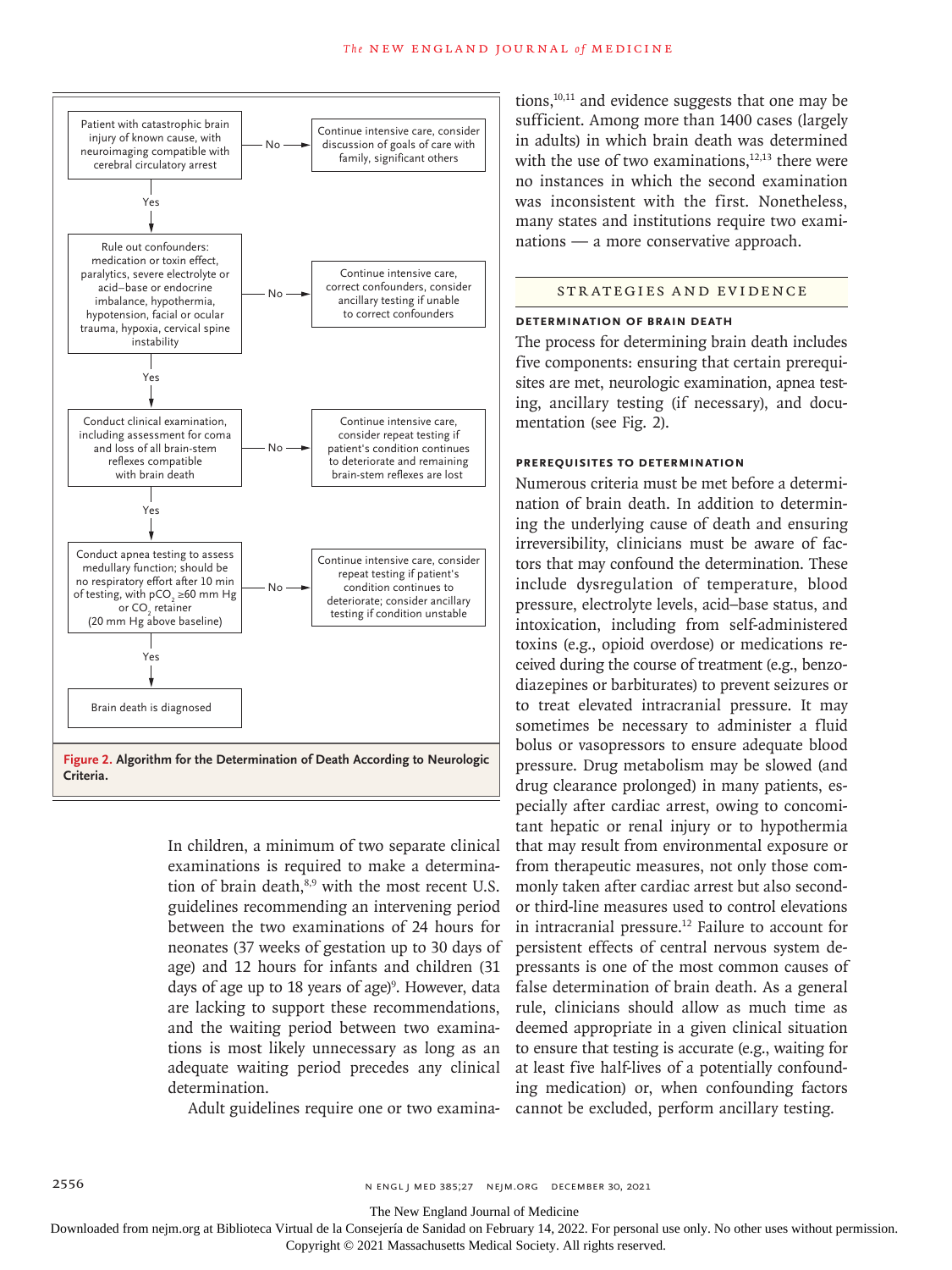# **Clinical Examination**

The clinical examination conducted for the determination of brain death requires meticulous technique and maximal stimulation (see Table 1 and video, available with the full text of this article at NEJM.org). Coma is established by the absence of responsiveness to all noxious stimulation, including auditory, visual, and tactile stimulation. Pressure should be applied not only to the trunk, arms, and legs but also to the supraorbital notch and the temporomandibular joint; the last two sites are especially important in persons with a high cervical cord injury or severe peripheral neuropathy that might preclude a response owing to absent sensory or motor pathways. Spinally mediated responses must be distinguished from those of cerebral origin (see Table S1 in the Supplementary Appendix, available with the full text of this article at NEJM.org).

Although much of the brainstem examination has remained consistent over decades, there have been advances in assessing pupillary reactivity. Automated pupillometers are a useful adjunct to light-emitting diode testing and may be more sensitive than a standard light, but they have not been validated for use in the determination of brain death; nonetheless, detection of pupillary reaction by either method precludes determination of brain death.13 Many clinicians test the corneal reflex incorrectly or insensitively, failing to provide adequate stimulation regarding intensity or location; light, direct application of pressure adjacent to the iris is recommended.<sup>14</sup> Although it may not always be possible to perform the oculocephalic ("doll's eye") maneuver (e.g., in cases of injury to the cervical spine), it is almost always possible to perform the oculovestibular (or caloric) reflex test. If substantial portions of the clinical examination cannot be



*A video showing examination to determine brain death is available at NEJM.org*

| Table 1. Clinical Examination to Determine Brain Death.   |                                                                   |                                                                                                                                      |                                                                                                                                                                                                                           |
|-----------------------------------------------------------|-------------------------------------------------------------------|--------------------------------------------------------------------------------------------------------------------------------------|---------------------------------------------------------------------------------------------------------------------------------------------------------------------------------------------------------------------------|
| Test                                                      | <b>Regions Tested</b>                                             | <b>Indications of Brain Death</b>                                                                                                    | Cautions                                                                                                                                                                                                                  |
| Consciousness                                             | Rostral brainstem,<br>thalamus, bilateral<br>cerebral hemispheres | No response to noxious auditory,<br>visual, or tactile stimulation                                                                   | Use of adequate stimulation is important, including<br>noxious tactile stimulus of the cranium (supraor-<br>bital notch and temporomandibular joint, intra-<br>nasal stimulation) as well as the torso and limbs          |
| Pupillary reflex                                          | Upper brainstem                                                   | No response to bright light                                                                                                          | Use of medications may affect pupillary reactivity<br>History of corneal trauma or ophthalmic surgery<br>may affect reactivity<br>Quantitative pupillometry may be a useful adjunct<br>for detection of subtle reactivity |
| Corneal reflex                                            | Middle-to-upper<br>brainstem                                      | No eyelid response when pres-<br>sure is applied at the border<br>of iris with a cotton swab on<br>a stick                           | Use of adequate pressure should be ensured; the<br>lateral conjunctiva, which is less sensitive than<br>the proximal conjunctiva, should be avoided                                                                       |
| Oculocephalic reflex<br>("doll's eye"<br>maneuver)        | Middle brainstem                                                  | No eye movement with head<br>turning                                                                                                 | Use of this approach should be avoided when the<br>integrity of the cervical spine is questionable                                                                                                                        |
| Oculovestibular reflex<br>("cold caloric"<br>reflex test) | Middle brainstem                                                  | No eye movement within 60<br>seconds of instillation of ice<br>water                                                                 | Clear pathway to intact tympanic membrane should<br>be ensured; head should be elevated to an angle<br>of 30 degrees; wait 5 minutes between testing of<br>each ear                                                       |
| Gag reflex                                                | Lower brainstem                                                   | No gag reflex in response to bi-<br>lateral stimulation of the pos-<br>terior pharynx with a tongue<br>depressor or suction catheter | Avoid manipulation of endotracheal tube, if present                                                                                                                                                                       |
| Cough reflex                                              | Lower brainstem                                                   | No cough in response to deep<br>bronchial suctioning                                                                                 | May be absent in patients with phrenic nerve palsy<br>resulting from injury to the cervical cord                                                                                                                          |
| Motor response                                            | Brainstem, cerebral<br>hemispheres                                | No cerebrally mediated response<br>to deep nail-bed pressure or<br>proximal stimulation of trunk<br>or arms and legs                 | May be difficult to distinguish spinally mediated<br>responses from cerebrally mediated responses;<br>expertise and, in some instances, ancillary test-<br>ing may be required                                            |

n engl j med 385;27 nejm.org December 30, 2021 2557

The New England Journal of Medicine

Downloaded from nejm.org at Biblioteca Virtual de la Consejería de Sanidad on February 14, 2022. For personal use only. No other uses without permission. Copyright © 2021 Massachusetts Medical Society. All rights reserved.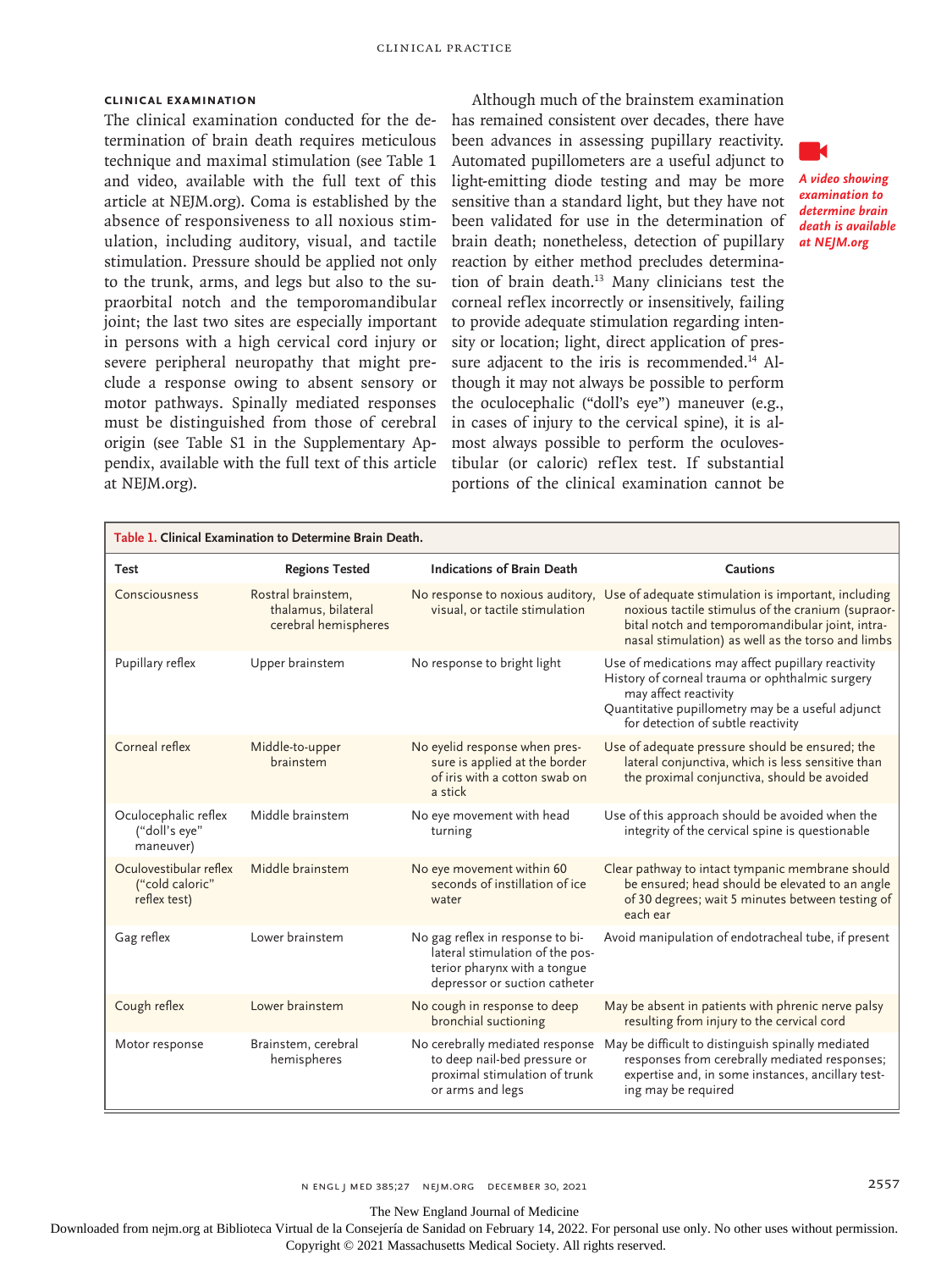performed (e.g., in cases of postsurgical pupils or facial trauma), ancillary testing may be required.

# **The Apnea Test**

Apnea testing assesses function of the medulla by allowing carbon dioxide levels to rise and the pH to fall sufficiently to maximally stimulate medullary respiratory centers; the absence of respiratory effort in response to hypercarbia and acidosis is consistent with brain death. Decisions regarding apnea testing must take into consideration the patient's pulmonary and hemodynamic stability. The main risk is cardiovascular collapse, which can be mitigated by ensuring adequate oxygenation before testing. Apnea testing should only take place in an intensive care setting with continuous blood pressure and oxygenation monitoring and after all other clinical testing is consistent with brain death. After normocarbia and a normal pH have been established, and preoxygenation has been provided, typically to a partial pressure of oxygen above 200 mm Hg, the patient is temporarily disconnected from the ventilator, with oxygenation preserved through passive diffusion through a catheter placed in the lower trachea (flow rate of 4 to 6 liters per minute). For 10 or more minutes, the patient is observed for any signs of respiratory effort (the presence of which would exclude brain death); if no respiratory effort is made, arterial blood gas analysis must show a partial pressure of carbon dioxide of at least 60 mm Hg, or 20 mm Hg above a known elevated baseline (e.g., in persons known to retain carbon dioxide, such as in some patients with chronic obstructive pulmonary disease), for the test to be considered adequate (details are provided in Table S2). Once the ventilator is reconnected, the patient should be briefly hyperventilated to correct for respiratory acidosis and to reduce the risk of hypotension.

# **Ancillary Testing**

The determination of brain death should be made on clinical grounds; ancillary testing should be conducted only when the clinical examination cannot be performed fully (e.g., in cases of severe facial trauma or swelling) or safely (e.g., apnea testing in a patient with hemodynamic or pulmonary instability). Although EEG was traditionally used in ancillary testing, its use has been deemphasized in more recent guidelines,

largely owing to the low likelihood that electrical activity from the brainstem will be detected.5,15 Even with concomitant use of evoked potentials to measure the electrical integrity of the brainstem, electrical testing is generally not considered to be useful in determining brain death, given risks of both false positive and false negative results.16-18

Testing of cerebral perfusion is the preferred method of ancillary testing; evidence of cerebral blood flow precludes a diagnosis of brain death (Table S3). Digital subtraction angiography (DSA) has long been used in the determination of brain death,<sup>19</sup> but it is labor intensive and associated with a risk of nephrotoxicity. Transcranial Doppler ultrasonography (Fig. S1) has also been accepted as a means of determining brain death and can be performed at the bedside, but its effectiveness depends on the ability of the operator, and in certain circumstances it is considered to be invalid (e.g., in patients with skull defects or ventriculostomy).20 Alternatively, perfusion can be measured with the use of radionuclide angiography or perfusion scintigraphy (planar and single-photon-emission CT imaging), which have a specificity similar to that of  $DSA^{21,22}$  (Fig. 3). These forms of imaging are best performed with the use of lipophilic agents, such as technetium-99m hexamethylpropyleneamine oxime, which can be used to evaluate both perfusion and the uptake of tracer by metabolically active cells. In contrast, lipophobic agents are useful only in the evaluation of perfusion.<sup>23</sup> Although numerous studies have supported the use of CT angiography,24 magnetic resonance imaging (MRI), and magnetic resonance angiography, $25$  these types of imaging have not been assessed in comparison with DSA and have been criticized for having unacceptably high false positive rates. Consequently, they are not currently recommended.<sup>5</sup>

## **Documentation**

Documentation should include full details of prerequisites and clinical examination, the names of examiners, and the results of laboratory tests, including the absence of confounding laboratory values and the values for the arterial blood gas before apnea testing has started and after the completion of the test. The time of death is typically the time at which the laboratory reports the values for arterial blood gas if the apnea test has been completed, or, if ancillary testing is

The New England Journal of Medicine

Downloaded from nejm.org at Biblioteca Virtual de la Consejería de Sanidad on February 14, 2022. For personal use only. No other uses without permission.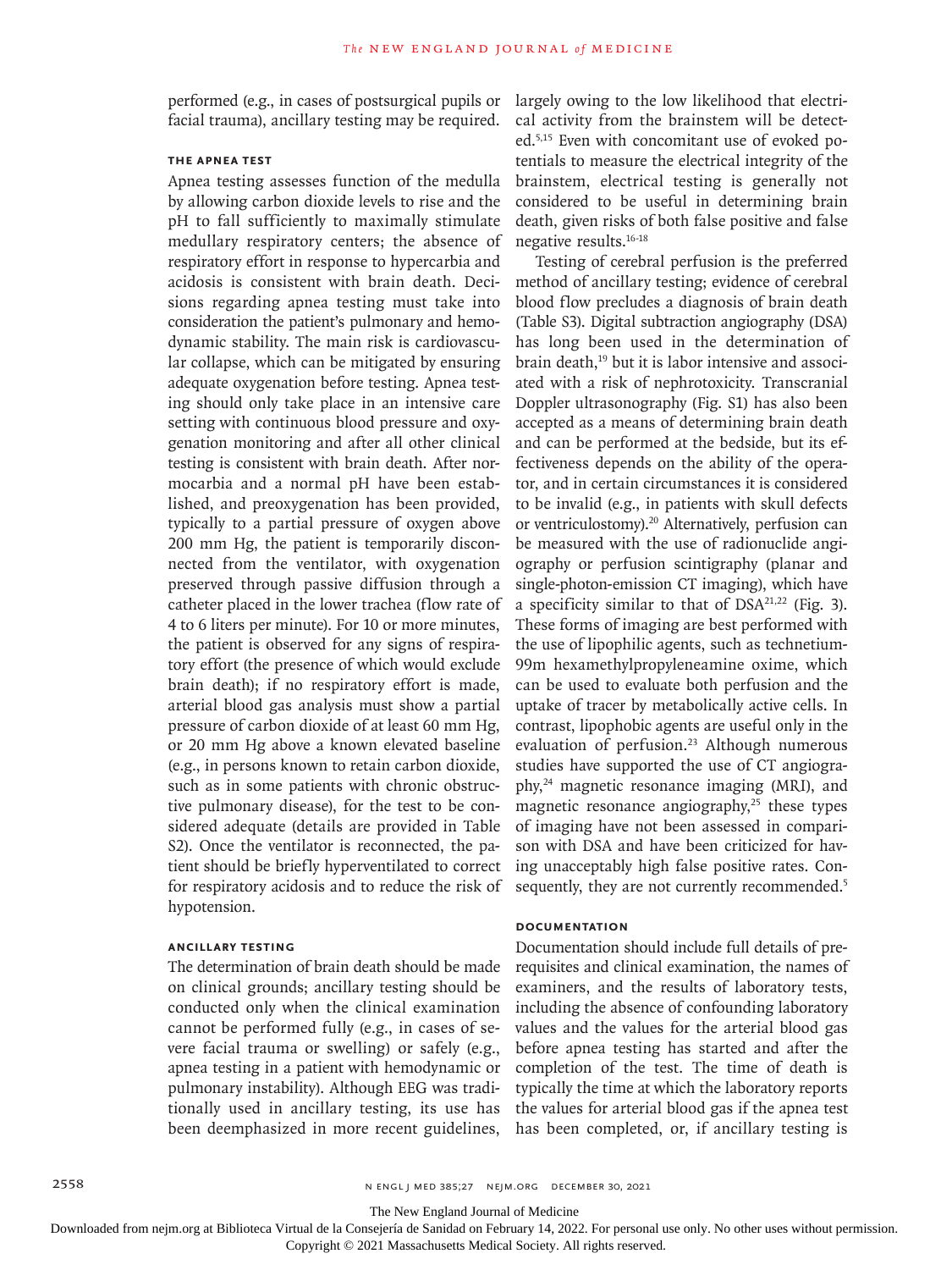

**Views.**

It is imperative to obtain lateral views of the brain as well as anterior–posterior views after the presumed death of a patient to ensure that there is no uptake of tracer in the brainstem.

performed, the time at which the official report recent years, and a neurologic catastrophe can is signed. However, regulations may vary by state and hospital.

# Areas of Uncertainty

Determination of brain death is challenging in patients with hypothermia<sup>5</sup> or those requiring extracorporeal membrane oxygenation (ECMO).<sup>5</sup> Exposure to environmental hypothermia or therapeutic hypothermia in patients with cardiac arrest or, less commonly, those who require management of refractory elevated intracranial pressure may dictate a more prolonged waiting period (more than 24 hours) to ensure irreversibility on account of delayed neuronal recovery, drug metabolism, or both. $12$  The concomitant use of cerebral metabolism–reducing agents such as pentobarbital may warrant a waiting period of several days (owing to its prolonged half-life) to ensure complete clearance. Clinical determination or, if needed, ancillary testing may be considered in these circumstances but only after standard neuroimaging (CT or MRI) has been performed and clearly shows a devastating cerebral insult consistent with cerebral circulatory arrest.

occur either during the primary event, necessitating the use of ECMO (e.g., cardiac arrest), or as a complication of ECMO (e.g., stroke). Testing for brain death can be performed in a patient who is receiving ECMO, but testing for apnea poses particular challenges.5 Blood sampled from the distal arterial output provides an adequate approximation of blood gas levels in the cerebral circulation. Achieving the requisite rise in the partial pressure of carbon dioxide requires manipulation of the sweep gas flow rate (which determines the blood levels of both oxygen and carbon dioxide during ECMO) or titration of exogenous carbon dioxide into the ECMO circuit, mindful that acidosis is also an important stimulus during apnea testing (and its absence may lead to inadequate brainstem stimulation). The blood pressure must be maintained during testing, and given that many patients who require ECMO do not have pulsatile flow, a mean arterial pressure of at least 73 mm Hg in adults is probably appropriate (i.e., the equivalent of 100 mm Hg of systolic pressure and 60 mm Hg of diastolic pressure).

The use of ECMO has increased greatly in the mandatory waiting period, the details of There is global variability with respect to the number and qualifications of examiners required,

The New England Journal of Medicine

Downloaded from nejm.org at Biblioteca Virtual de la Consejería de Sanidad on February 14, 2022. For personal use only. No other uses without permission.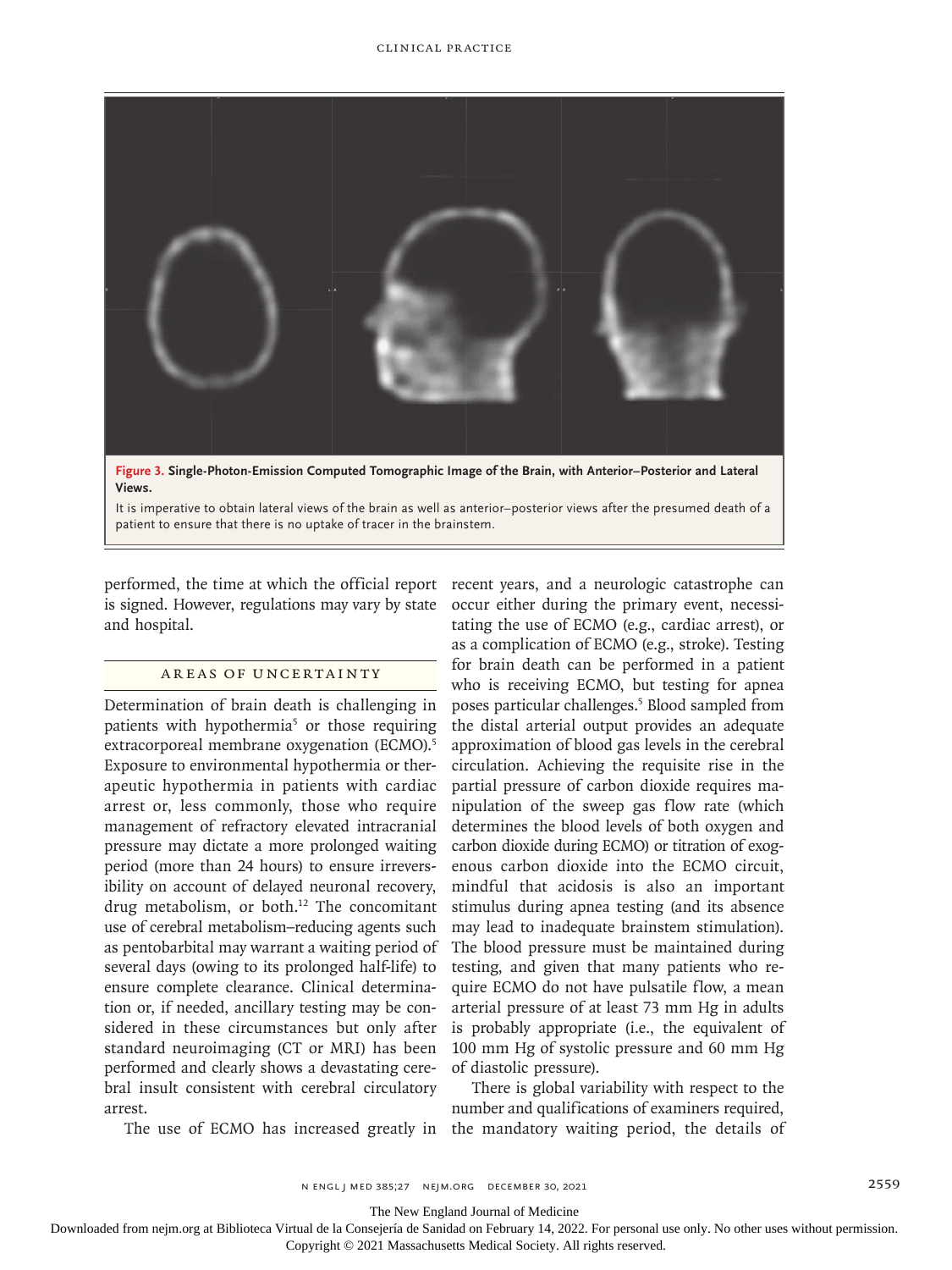clinical evaluation, and approved forms of ancillary testing.<sup>7</sup> Studies are lacking to assess whether international guidance statements and training programs, including simulation $26$  and online offerings, $27$  will reduce the variability among countries and within the United States with respect to the determination of brain death. Prospective studies are needed to compare CT angiography and magnetic resonance angiography with other tests to assess perfusion and to determine adequate observation periods to ensure irreversibility for different conditions leading to brain death. Other controversies exist, and a detailed discussion of the ethical, legal, and religious issues is available elsewhere.

# Guidelines

Guidelines for the determination of brain death have been published by the American Academy of Neurology (AAN) for use in adults (most recently  $2010^{11}$ ; update in progress) and by several societies for use in children (2011).<sup>9</sup> Key differences between adult and pediatric guidelines include the number of assessments needed to determine brain death (one or two assessments in adults and two assessments in children), minimum temperatures for testing (36°C in adults and 35°C in children), and indications for ancillary testing (e.g., to shorten the waiting period between examinations in younger children). In 2020, the World Brain Death Project,<sup>5</sup> an international collaborative endorsed by 27 international societies, published comprehensive guidance regarding criteria for accurate determination of brain death in adults and children, including in special circumstances (e.g., hypothermia and ECMO), and guidance regarding the use of organ support for instances in which organ donation is planned. The present recommendations for determining brain death are consistent with this guidance.

A statement from the American College of Medical Toxicology stressed the importance of accounting for the residual pharmacologic effects in the determination of brain death after drug overdose.28 The AAN also published a position statement regarding brain death in pregnancy, which included information on how to accommodate and communicate with families that are unaccepting of the concept or determination of brain death,<sup>29</sup> an increasingly frequent occurrence.

# Conclusions a nd Recommendations

In the patient described in the vignette, there is evidence of global anoxic injury on CT, with no brainstem reflexes or movement in his arms and legs in response to noxious stimulation other than bilateral triple flexion. These signs are spinally mediated, but careful attention is needed at the time of clinical examination to rule out any cerebrally mediated function. Before the determination of brain death, the persistent effect of any intoxicant needs to be excluded, especially given this patient's treatment with hypothermia. Although he is relatively young, secondary anoxic injury to his liver or kidneys may have compromised his ability to metabolize drugs. To be prudent, it would be appropriate to defer a definitive determination of brain death to the point beyond which the minimum half-lives of the drugs that the patient had received have elapsed, with a waiting period of 2 to 3 days from the time at which he became normothermic, during which time daily examinations should be conducted to look for any signs of brain function. Meanwhile, the patient should be stabilized with respect to metabolic and cardiopulmonary measures, after which a complete clinical examination and testing for apnea should be possible. It would also be useful to ask a colleague to perform a second, independent examination (as is required at my institution). Ancillary testing should be pursued only if conditions that may confound clinical assessments cannot be eliminated or hemodynamic stability cannot be achieved. Before the assessment of brain death is conducted, it would be important to have direct, compassionate conversations with the patient's family regarding the concept of brain death. Informed consent is not required before the determination of brain death, but careful navigation may be required to address cultural or religious objections, and in some instances ethical and legal consultation may be beneficial. Once brain death has been declared (but not earlier), it would be appropriate to speak with the family regarding the patient's wishes to donate organs to patients who might benefit.

Disclosure forms provided by the author are available with the full text of this article at NEJM.org.

The author thanks Dr. Rafael Ortega for his assistance with the videos of the examination for the determination of brain death.

The New England Journal of Medicine

Downloaded from nejm.org at Biblioteca Virtual de la Consejería de Sanidad on February 14, 2022. For personal use only. No other uses without permission.